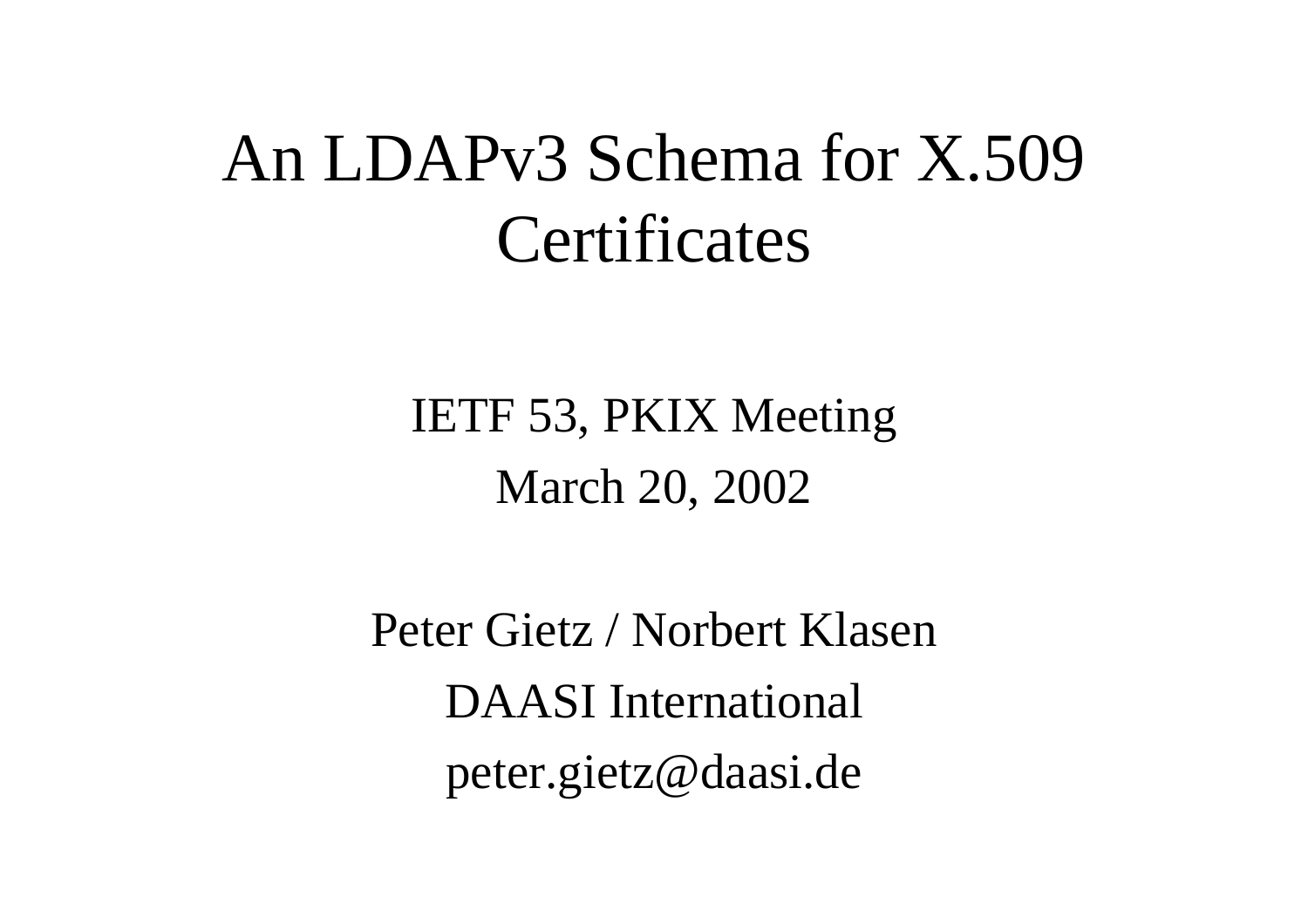### Motivation

- Address problem of multiple certificates for one entity
	- How can the client find the right certificate?
- Find a simple and easy to implement solution
- Solution should be usable in the frame of a large scale distributed LDAP / Common Indexing Protocol (CIP) based certificate repository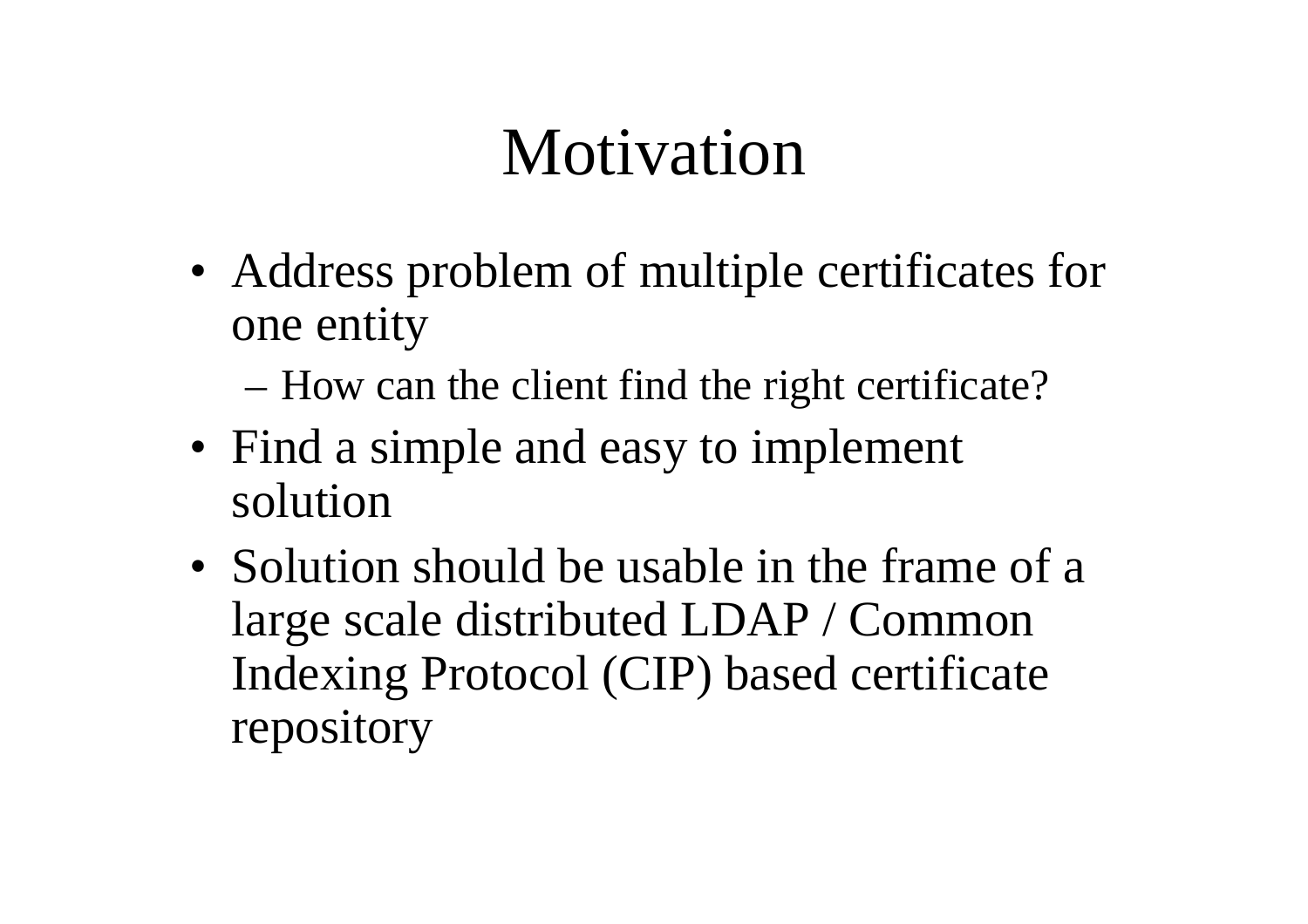### Schema as a simple solution

- Find a set of certificate fields and extensions that one might want to search upon
	- Meta-data approach
- Parse the certificate and store this set as LDAP attributes
- Advantages:
	- no new server features needed
	- easy to implement in clients
	- usable in a CIP environment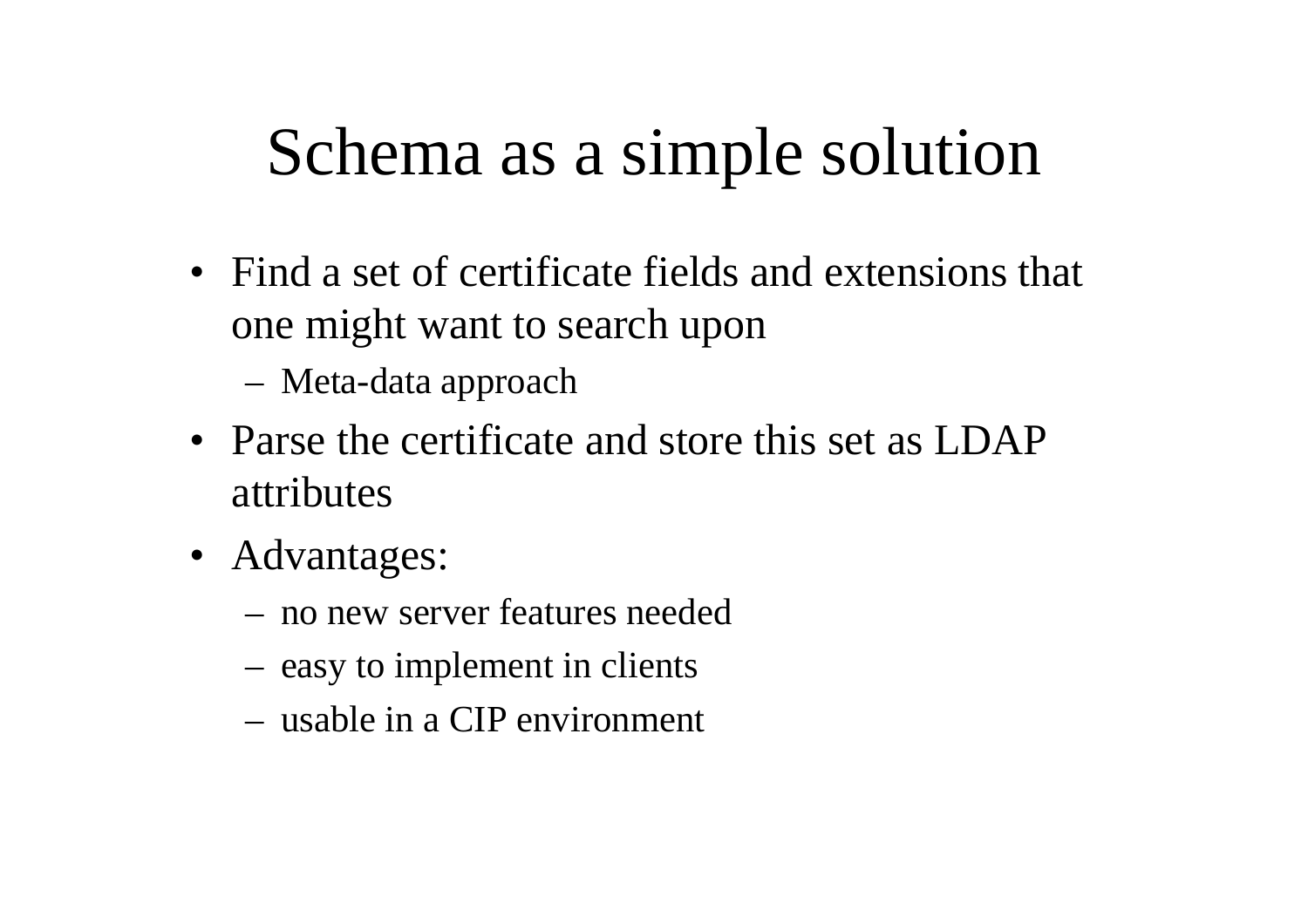### x509certificate object class

( 1.3.6.1.4.1.10126.1.5.4.2.1

NAME 'x509certificate'

STRUCTURAL

- MUST ( x509serialNumber \$ x509signatureAlgorithm \$ x509issuer \$ x509validityNotBefore \$ x509validityNotAfter \$ x509subject \$ x509subjectPublicKeyInfoAlgorithm )
- MAY ( mail \$ x509subjectKeyIdentifier \$ x509keyUsage \$ x509policyInformationIdentifier \$ x509subjectAltNameRfc822Name \$ x509subjectAltNameDnsName \$ x509subjectAltNameDirectoryName \$ x509subjectAltNameURI \$ x509subjectAltNameIpAddress \$ x509subjectAltNameRegisteredID \$ x509isssuerAltNameRfc822Name \$ x509isssuerAltNameDnsName \$ x509isssuerAltNameDirectoryName \$ x509isssuerAltNameURI \$ x509isssuerAltNameIpAddress \$ x509isssuerAltNameRegisteredID \$ x509extKeyUsage \$ x509cRLDistributionPoint ) )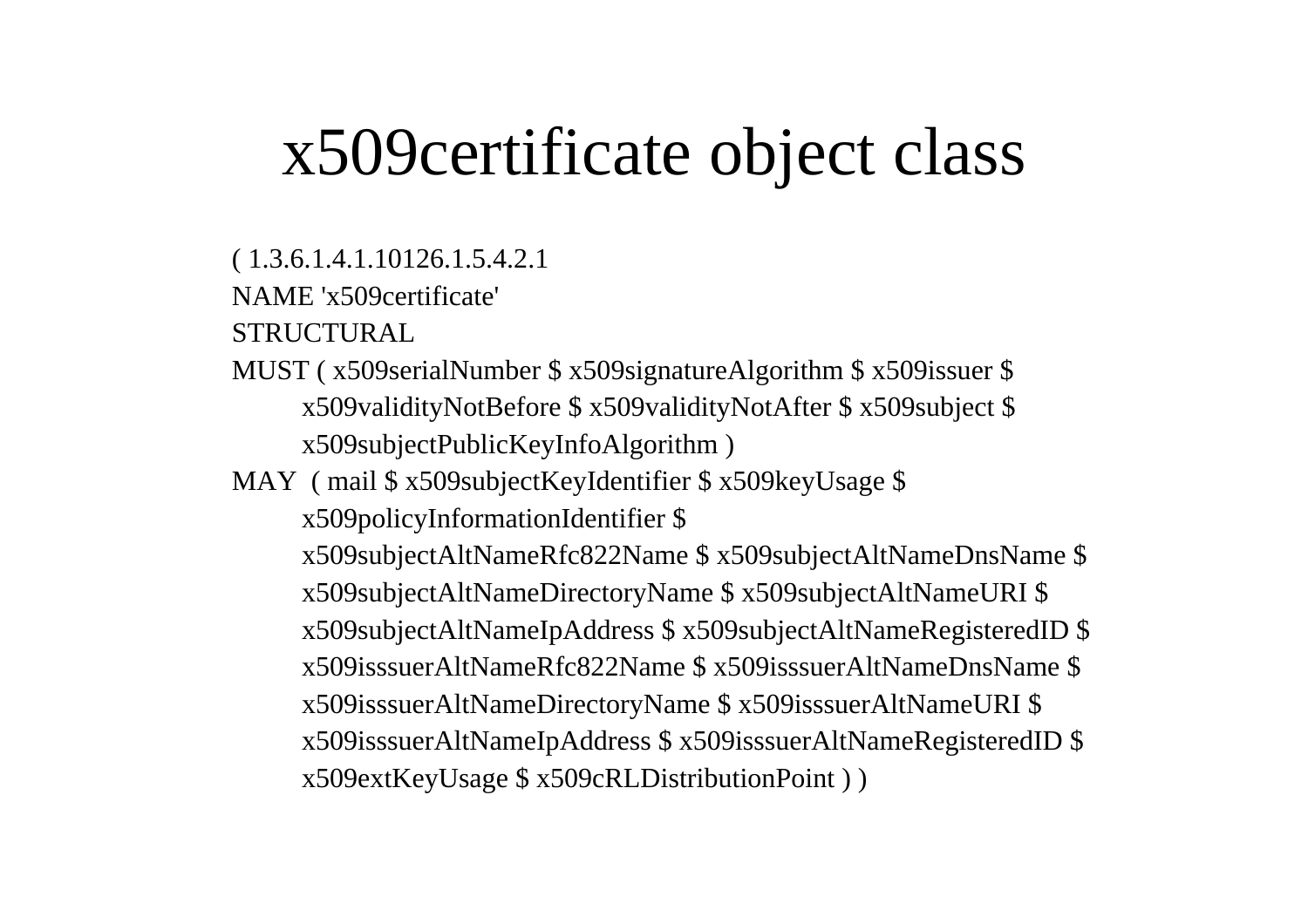#### Additional rule

- Entries MUST also have one of the two auxiliary object classes:
	- "pkiUser"
	- "pkiCA".
- This way the entry will contain the binary certificate in on of the two attributes:
	- "userCertificate"
	- "caCertficate"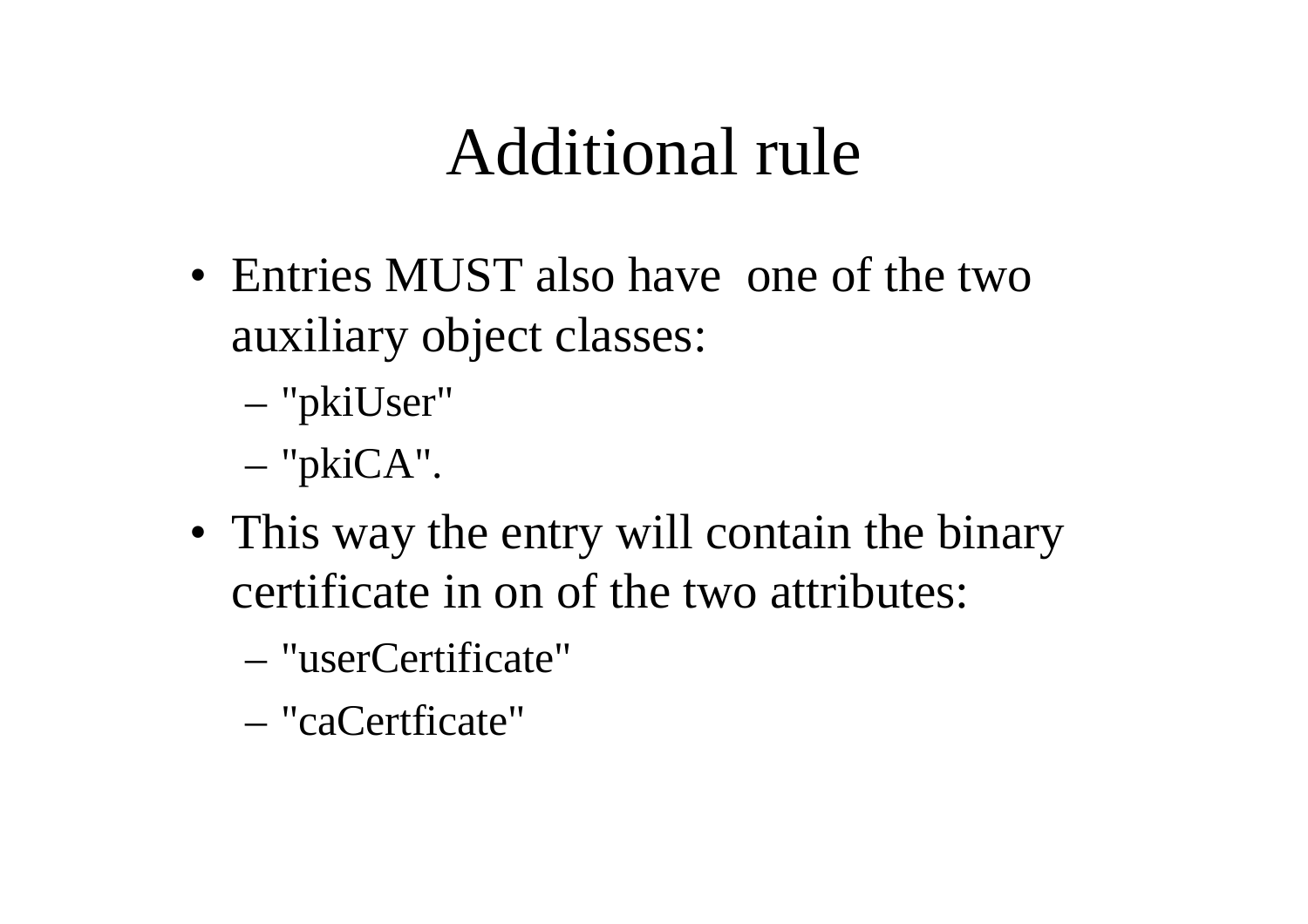# DIT Structure in white-pages services

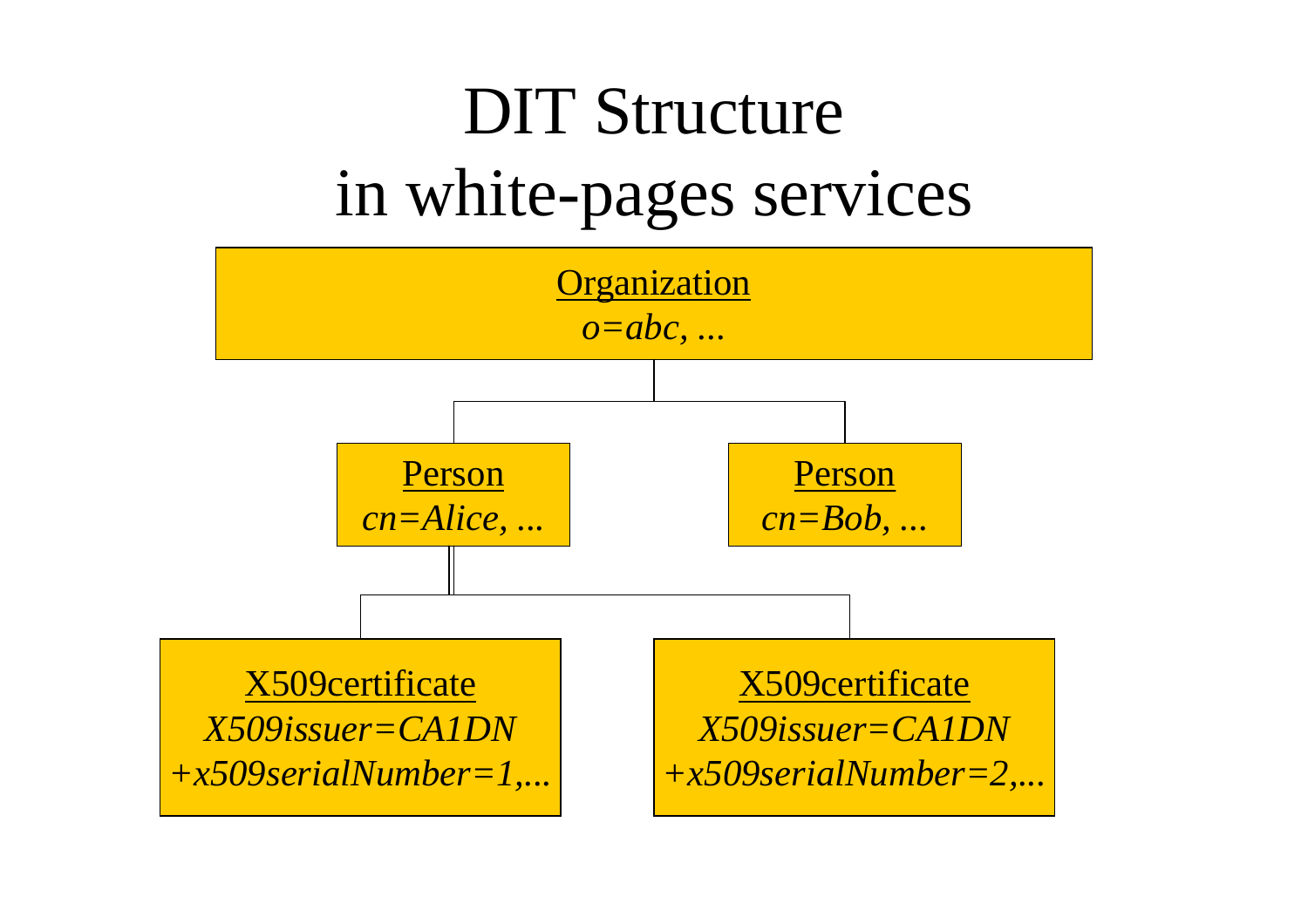# DIT Structure in certificate repositories

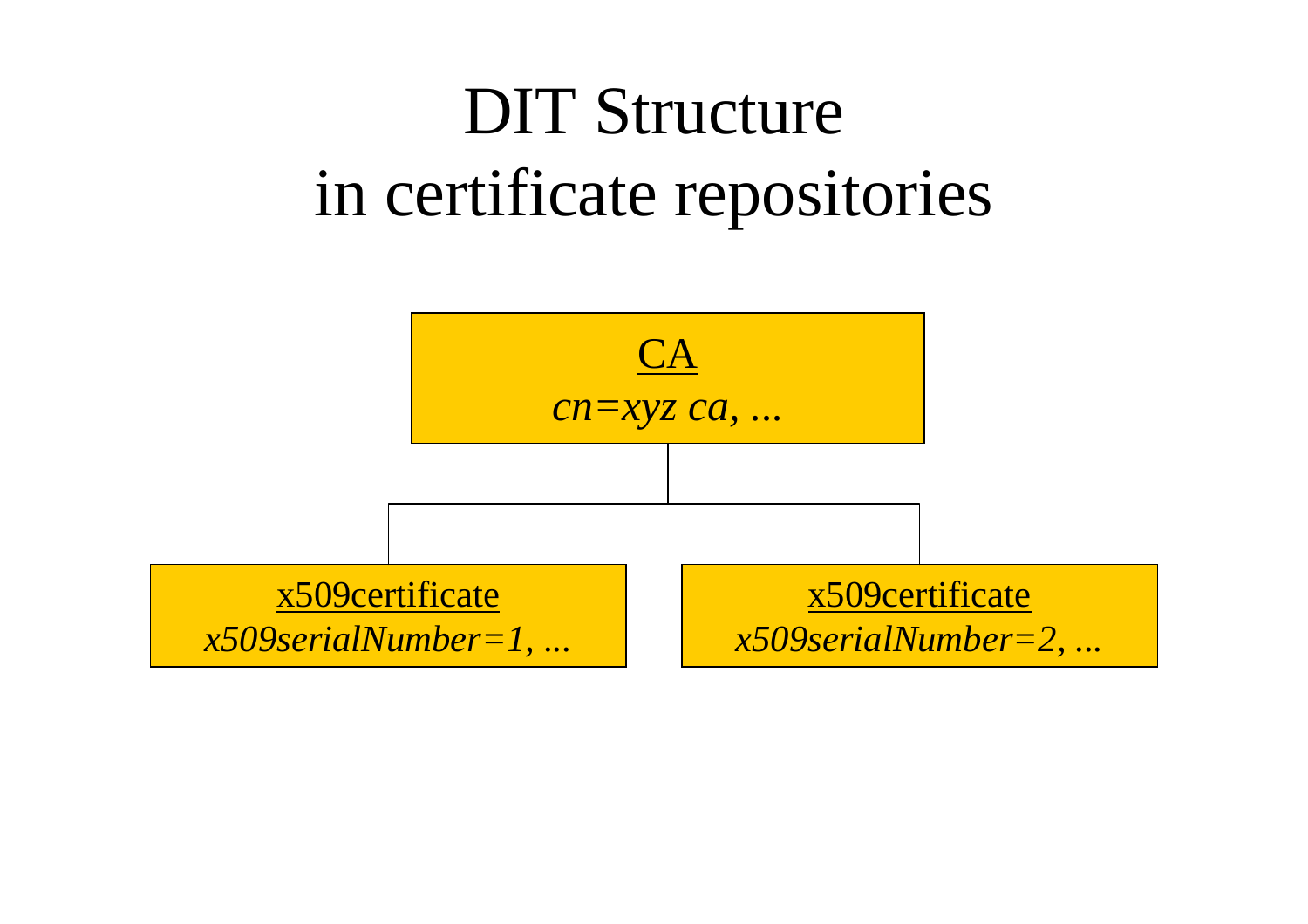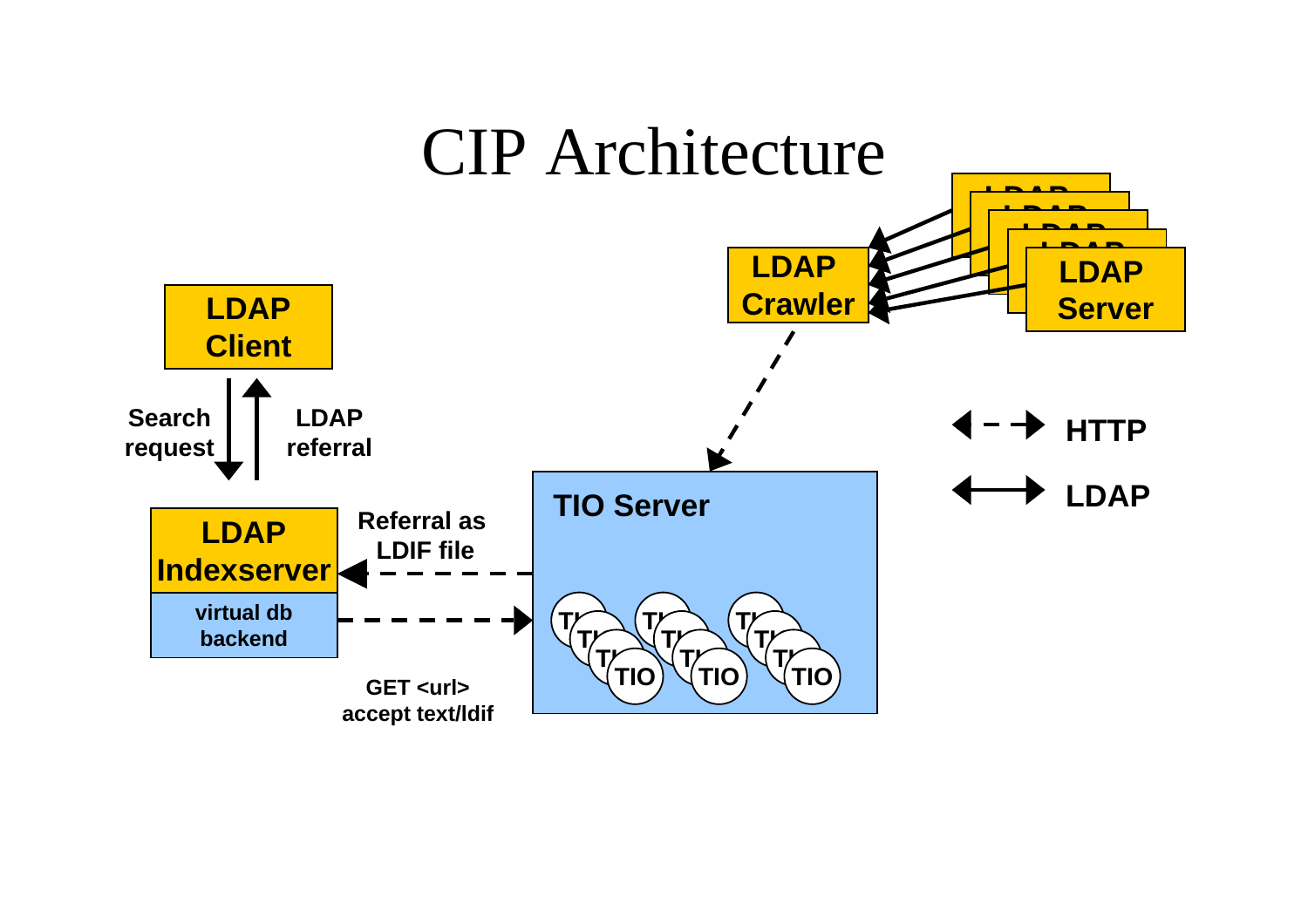#### Related work

- This approach:
	- Greenblatt, B., "LDAP Object Class for Holding Certificate Information", Internet Draft (work in progress, expired), Februar 2000, draft-greenblatt-ldap-certinfo-schema-02.txt
- The smarter but more complex solutions:
	- Chadwick, D. and S. Mullan, "Returning Matched Values with LDAPv3", Internet Draft (work in progress, expired), December 2000, draft-ietf-ldapext-matchedval-05.txt
	- Legg, S., "LDAP & X.500 Component Matching Rules", Internet Draft (work in progress), March 2002, draft-legg-ldapext-component-matching-06.txt